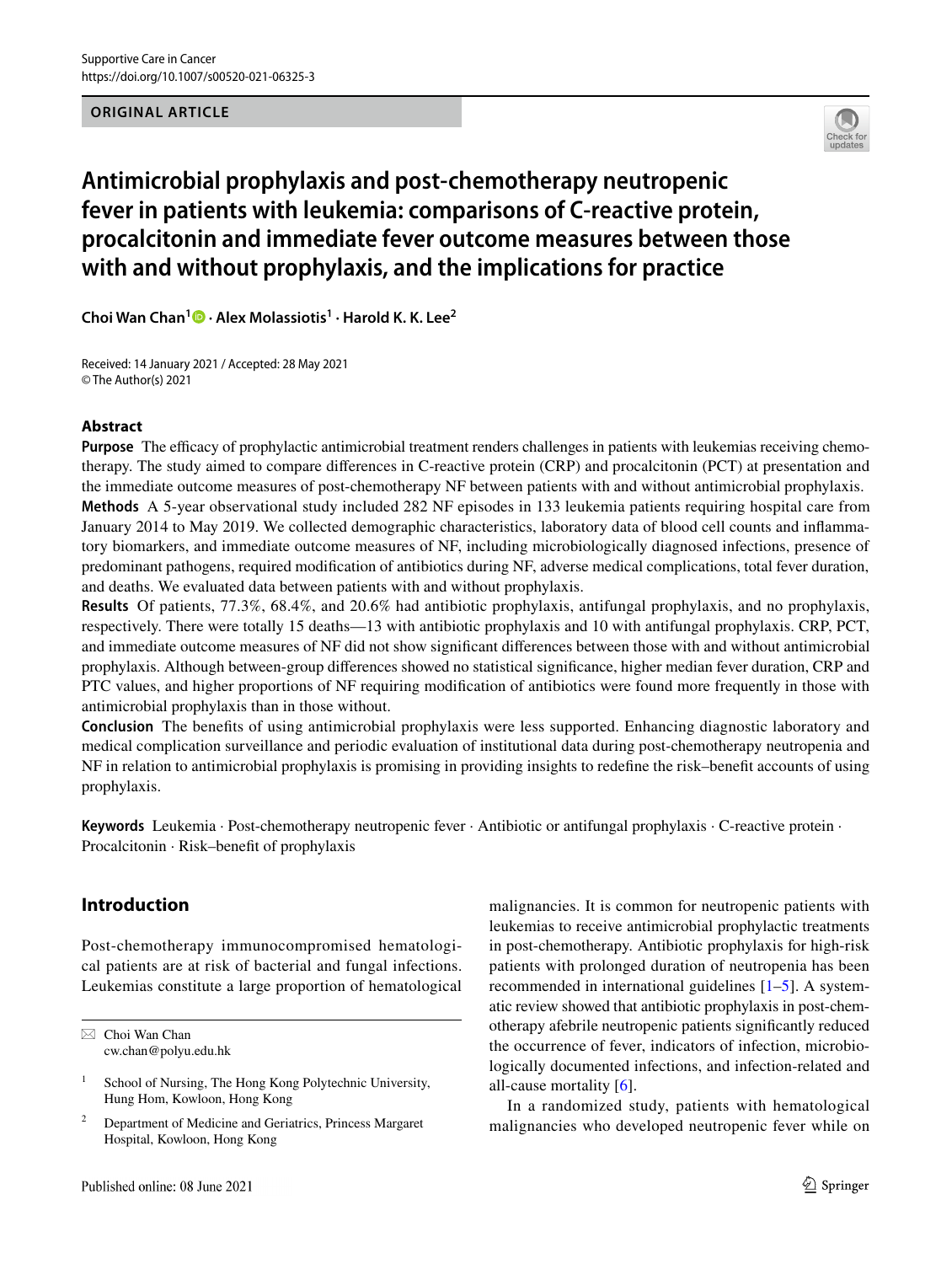antibiotic prophylaxis had a lower probability of response to frst-line empirical antibiotic treatments and a delay in fever resolution compared with those randomized to no prophylaxis, and there was no reduction in hospital stays and cost among those receiving prophylaxis when compared to those without [\[7](#page-7-3)]. There is also considerable literature showing that the emergence of antimicrobial resistance and the spread of multidrug-resistant pathogens are associated with the use of antibiotic prophylaxis  $[8-11]$  $[8-11]$  $[8-11]$ . Putting the extensive use of prophylaxis in the context of increasing antibiotic resistance, Australian guidelines advise against the routine use of prophylaxis for neutropenia [[12\]](#page-7-6). In view of the pharmacovigilance reports, the U.S. Food and Drug Administration has attended to the issue of antibiotic toxicity and released warnings against unnecessary use of antibiotics due to their association with disabling and potentially permanent side efects that involve the central nervous system, nerves, peripheral neuropathy, muscles, joints, tendinitis, tendon rupture, confusion, and hallucinations [\[13](#page-7-7)]. Investigators have even drawn attention to the fact that the potential beneft of prophylaxis in lowering the rate of infection was demonstrated in regions with low to moderate antibiotic resistance rates, suggesting that it might not be applicable in regions with a high prevalence of resistant pathogens  $[14–16]$  $[14–16]$  $[14–16]$ . Therefore, a clear-cut benefit regarding the efficacy of antibiotic prophylaxis appears less assured.

*Candida* spp. and *Aspergillus* spp. account for most of the fungal infections occurring during neutropenia in patients with hematological malignancy (HM) [[17\]](#page-7-10). Although antifungal prophylaxis is used against *Candida* spp., *Aspergillus* has surpassed *Candida* as a cause of invasive fungal infections [[18\]](#page-7-11). Antifungal therapy reducing the diagnostic sensitivity of a galactomannan enzyme immunoassay for fungal infection has also been reported  $[19]$  $[19]$ . As such, these offer challenges in prophylactic antifungal therapy, confrming that the use of prophylaxis might have an impact on the choice of strategy in the management of post-chemotherapy neutropenia [[20\]](#page-7-13).

Local policies on the use of antimicrobial prophylaxis are often in line with international antimicrobial stewardship programs. It is essential that specialists and clinicians examine the impact of antimicrobial prophylaxis that is apparently suggested [[21\]](#page-7-14). Institutional research data analyses and clinical investigations of antimicrobial prophylaxis in post-chemotherapy NF are useful to inform policies and practices, but these appear rarely. The purpose of the present study was to examine the impact of antimicrobial prophylaxis in post-chemotherapy NF in leukemias by comparing diferences in infammatory biomarkers of C-reactive protein (CRP) and procalcitonin (PCT) at the onset of NF and immediate outcome measures of NF between those with and without prophylaxis. CRP and PTC have been widely studied as infammatory biomarkers related to NF [\[22](#page-7-15)[–24](#page-8-0)].

# **Methods**

#### **Sample, design, and defnition of an NF episode**

The study was part of a larger university and institutional review board-approved observational study investigating clinical profles and patient-reported symptoms and their relationships with inflammatory biomarkers and clinical prognostic data in post-chemotherapy NF patients with hematological malignancies. The present study included data from adult patients with leukemias (acute/chronic myeloid leukemia (AML and CML) and lymphocytic leukemia (ALL and CLL)), admitted between January 2014 and May 2019 requiring clinical care for post-chemotherapy NF in the hematological units of a regional acute hospital. Febrile episodes were identifed retrospectively and prospectively from January 2014 to December 2016 and June 2017 to May 2019, respectively. Informed consent was obtained from participants for the prospective collection of data. We used the same study pro forma to collect and retrieve data from the patient medical records for both groups. The inclusion criteria consisted of patients≥18 years, diagnosed with leukemias and presenting with an episode of NF. Fever and neutropenia were defined as a temperature  $\geq 38.3$  °C, or  $\geq 38$  °C for two episodes more than 1 h apart, and an absolute neutrophil count  $(ANC) < 0.5 \times 10^9$  cells/L, or  $< 1 \times 10^9$  cells/L, expected to decrease below  $0.5 \times 10^9$  cells/L within 48 h [[25](#page-8-1)]. We defned an NF episode as the duration from the onset of NF to the point of NF subsiding (i.e.,  $\langle 37.5 \text{ }^{\circ} \text{C} \rangle$ , provided that the temperature to which it subsided  $(i.e., < 37.5 \degree C)$  was persistent for 48 h (a time point of 48-h afebrile). An afebrile temperature was defned as a temperature≤37.4 °C. Subsequent episodes of fever in the same neutropenic patient were included and counted as separate, independent NF events.

#### **Study measures and data collection**

Antimicrobial prophylaxis referred to any use of antibiotic and antifungal therapy within the 7 days prior to NF presentation. Blood cell counts, ANC, and infammatory biomarkers of CRP and PCT at presentation, as indicated in patients' medical records, were collected. The outcome measures of fever as documented in the medical charts included data collection of microbiologically diagnosed bacterial and fungal infections (MDBIs and MDFIs), presence of predominant pathogens, whether modification of antibiotics was required during NF, medical complications in the frst 3 and 5 days of an NF episode, total fever duration, and death. MDBIs and MDFIs were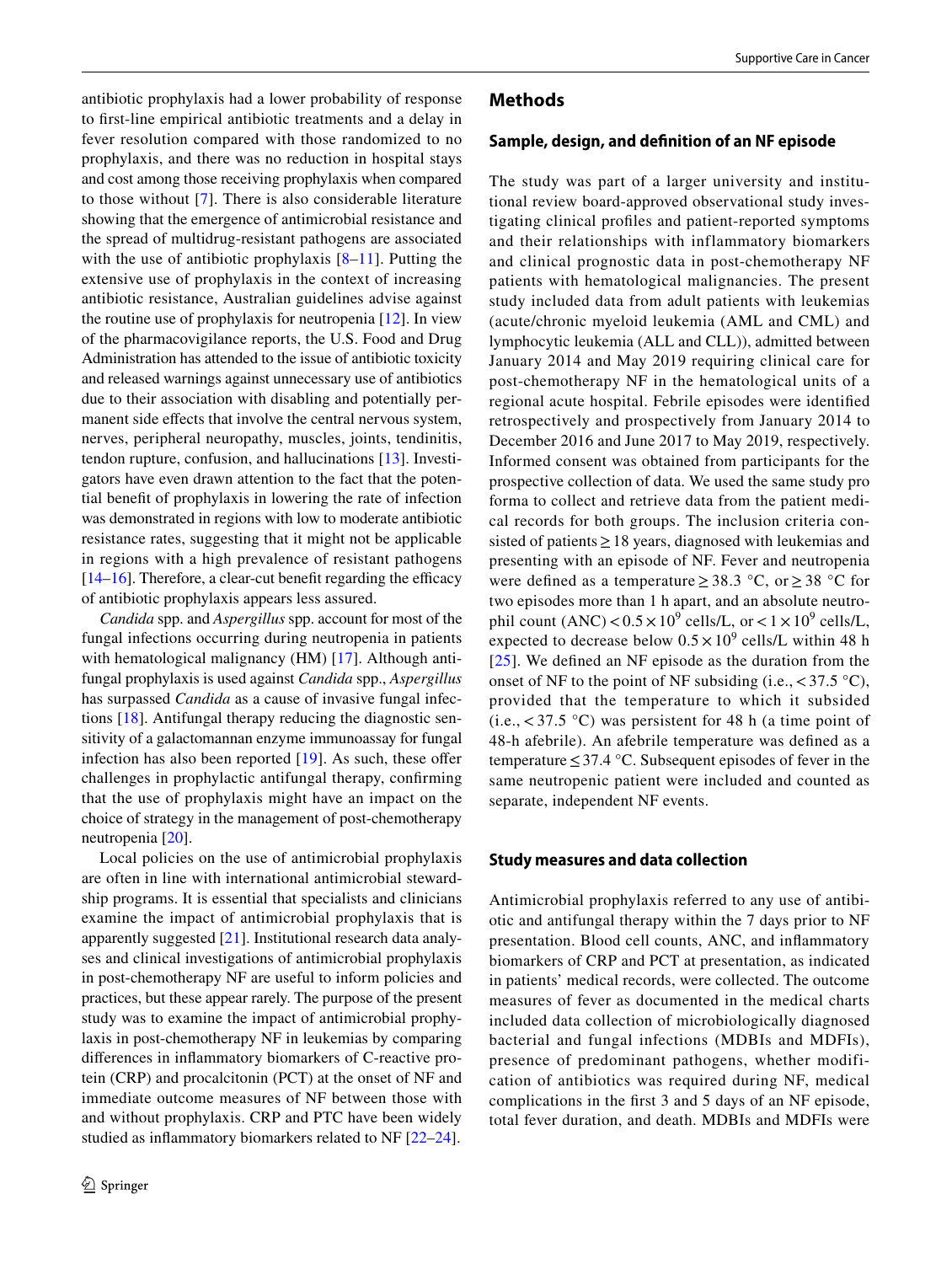defned as infectious bacterial and fungal pathogen(s), respectively, detected in laboratory cultures. Medical complications included hypotension (systolic arterial pressure<90 mmHg); arrhythmia; ICU admission due to septic shock; respiratory insufficiency, defined as oximetry saturation < 95% requiring oxygen therapy; documented altered mental status and acute kidney injury; and infltrates on a chest radiograph [[26](#page-8-2)].

#### **Statistical analysis**

To describe the sample demographics, clinical laboratory and microbiological data, and NF clinical outcome parameters, we used proportions, mean (M) and standard deviation (SD), or median (Med) and range, as appropriate. In categorizing data, the normal values for PCT and CRP were taken as <0.5 ng/mL and  $\leq$  5 mg/L (i.e.,  $\leq$  5 µg/mL), respectively [\[27\]](#page-8-3). Proportions for the categorical variables were compared by Chi-squared test. Continuous data between the groups were compared by Mann–Whitney U test. A  $p < 0.05$ level of signifcance was used. Each NF episode was taken as an individual event in the analysis of data.

# **Results**

#### **Patient demographic and clinical characteristics**

In the 5-year observational study, data included 282 NF episodes from 133 patients with leukemias (Fig. [1\)](#page-2-0). Table [1](#page-3-0) summarizes the demographic and clinical characteristics of the sample. The mean age of the sample was 51.1  $(SD = 12.1)$ , with 54.1% being male. AML was the most common underlying hematological malignancy, accounting for  $76.2\%$   $(n=215)$  of NF episodes. In terms of antimicrobial prophylaxis prior to the onset of NF, 77.3% (218 episodes) and 68.4% (193 episodes) of cases had used antibiotic and antifungal prophylaxis, respectively. Over 66% (187 episodes) had used both antibiotic and antifungal prophylaxis, and 20.6% (58 episodes) had not undergone prophylactic antimicrobial therapy. Over two-thirds (67%, 189 episodes) of the sample (*n*=282) required antibiotic modifcations after the frst-line empirical antibiotic had been administered.

Among the parameters with abnormal ranges, the median values of CRP and PCT were 64.5 mg/L and 1.2 ng/mL, respectively. The median duration of the NF was 124 h (5.2 days). There were 22% (62 episodes) of MDBIs and 18.8% (53 episodes) of MDFIs. Gram-negative pathogens were slightly predominantly isolated (12.8%, 36 episodes) when compared with gram-positive pathogens (11.3%, 32 episodes). The most common pathogens isolated were *Escherichia coli* (*E. coli*) (7.1%, 20 episodes) and



<span id="page-2-0"></span>**Fig. 1** Flow chart

methicillin-resistant *Staphylococcus aureus* (MRSA) (6.0%, 17 episodes). In this sample (*n*=133), totally 15 patients died (11.3%). There were 13 deaths among those who had used antibiotic prophylaxis and 10 among those who had used antifungal prophylaxis. Documented abnormal chest X-ray (infltration/consolidation), hypotension, and impaired respiratory function were the major adverse medical complications of NF.

# **Comparison of diferences in outcome measures of fever and infammatory biomarkers of CRP and PCT between those with and without antimicrobial prophylaxis**

Table [2](#page-4-0) shows no statistically significant differences between MDBIs/MDFIs in those with and without antibiotic/antifungal prophylaxis, respectively. The presence of gram-negative and gram-positive pathogens was not signifcantly diferent between groups with and without prophylactic antibiotic treatment. There were no statistically signifcant diferences for required antibiotic modifcation during NF in those with and without antibiotic prophylaxis, although higher proportions were found in those NF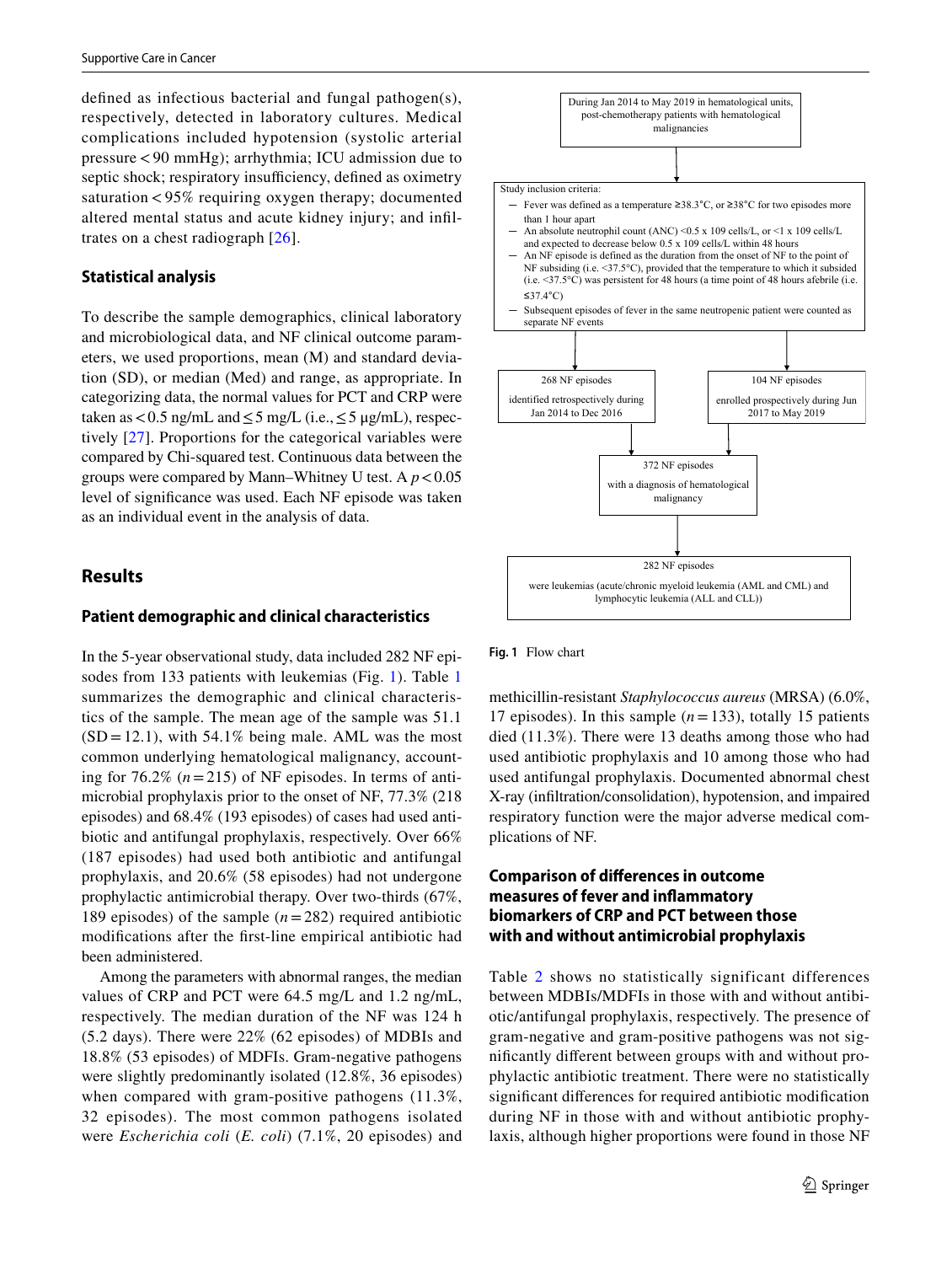<span id="page-3-0"></span>

| Table 1 Sample demographic    |
|-------------------------------|
| and clinical characteristics  |
| $(n=282 \text{ NF}$ episodes) |

| Variables                                                                         | Frequency $(\%)$                   |
|-----------------------------------------------------------------------------------|------------------------------------|
| Gender                                                                            |                                    |
| Male                                                                              | 72 out of 133 (54.1)               |
| Female                                                                            | 61 out of 133 (45.9)               |
| Hematological disorders                                                           |                                    |
| Acute myeloid leukemia (AML)                                                      | 215 (76.2)                         |
| Acute lymphocytic leukemia (ALL)                                                  | 52 (18.4)                          |
| Chronic myeloid leukemia (CML)                                                    | 6(2.1)                             |
| Chronic lymphocytic leukemia (CLL)                                                | 9(3.2)                             |
| Microbiologically diagnosed bacterial infections (MDBIs)                          | 62(22.0)                           |
| Microbiologically diagnosed fungal infections (MDFIs)                             | 53 (18.8)                          |
| Pathogens                                                                         |                                    |
| Gram-negative bacterial pathogens                                                 | 36(12.8)                           |
| Gram-positive bacterial pathogens                                                 | 32(11.3)                           |
| Escherichia coli (E. coli)                                                        | 20(7.1)                            |
| Methicillin-resistant Staphylococcus aureus (MRSA)                                | 17(6.0)                            |
| Prophylaxis before the onset of NF                                                |                                    |
| Antibiotic                                                                        | 218 (77.3)                         |
| Antifungal                                                                        | 193 (68.4)                         |
| Antibiotic and antifungal                                                         | 187(66.3)                          |
| No prophylaxis                                                                    | 58 (20.6)                          |
| First-line empirical antibiotic at the onset of NF                                |                                    |
| Sulperazon (cefoperazone-sulbactam)                                               | 137(48.6)                          |
| Tazocin (piperacillin-tazobactam)                                                 | 90 (31.9)                          |
| With modification of antibiotic during FN                                         | 189(67.0)                          |
| Serious complications in the first 3 and 5 days of NF, during NF                  |                                    |
| Documented chest X-ray consolidation/infiltration                                 | 40 (14.2), 53 (18.8), 62 (22.0)    |
| Hypotension                                                                       | 36 (12.8), 41 (14.5), 56 (19.9)    |
| Impaired respiratory function                                                     | 33 (11.7), 37 (13.1), 57 (20.2)    |
| Severe bleeding requiring transfusion                                             | $12$ (4.3), $12$ (4.3), $18$ (6.4) |
| Arrhythmia                                                                        |                                    |
| Documented confusion/altered mental state                                         | 9(3.2), 11(3.9), 15(5.3)           |
|                                                                                   | 7(2.5), 10(3.5), 23(8.2)           |
| Required admission to intensive care unit<br>Heart failure                        | 5(1.8), 7(2.5), 9(3.2)             |
|                                                                                   | 4(1.4), 5(1.8), 7(2.5)             |
| Disseminated intravascular coagulation                                            | 3(1.1), 3(1.1), 3(1.1)             |
| Renal failure                                                                     | 3(1.1), 3(1.1), 5(1.8)             |
| Deaths                                                                            | 15 out of 133 patients (11.3)      |
| AML                                                                               | 14                                 |
| <b>CLL</b>                                                                        | $\mathbf{1}$                       |
| <b>MDFIs</b>                                                                      | 6                                  |
| <b>MDBIs</b>                                                                      | 5                                  |
| Gram-negative bacterial pathogens isolated                                        | $\sqrt{2}$                         |
| Gram-positive bacterial pathogens isolated                                        | $\overline{c}$                     |
| Gram-negative and gram-positive bacterial pathogens isolated                      | $\mathbf{1}$                       |
| With antibiotic prophylaxis                                                       | 13                                 |
| With antifungal prophylaxis                                                       | 10                                 |
| Variable (range)                                                                  | Mean (SD), median                  |
| Age (20-83 years)                                                                 | 57.1 (12.1), 58                    |
| NF duration (3-993 h)                                                             | 180.0 (178.1), 124                 |
| ANC at the onset of NF $(0-0.9 \times 10^9 \text{ cells/L})$                      | 0.18(0.28), 0.0                    |
| Hemoglobin level at the onset of NF (1.7–11.8 g/dL) ( $n = 218$ )                 | $7.8(1.5)$ , 7.8                   |
| Platelet count at the onset of NF $(2-221 \times 10^9 \text{ cells/L})$ $(n=212)$ | 28.8 (37.7), 15                    |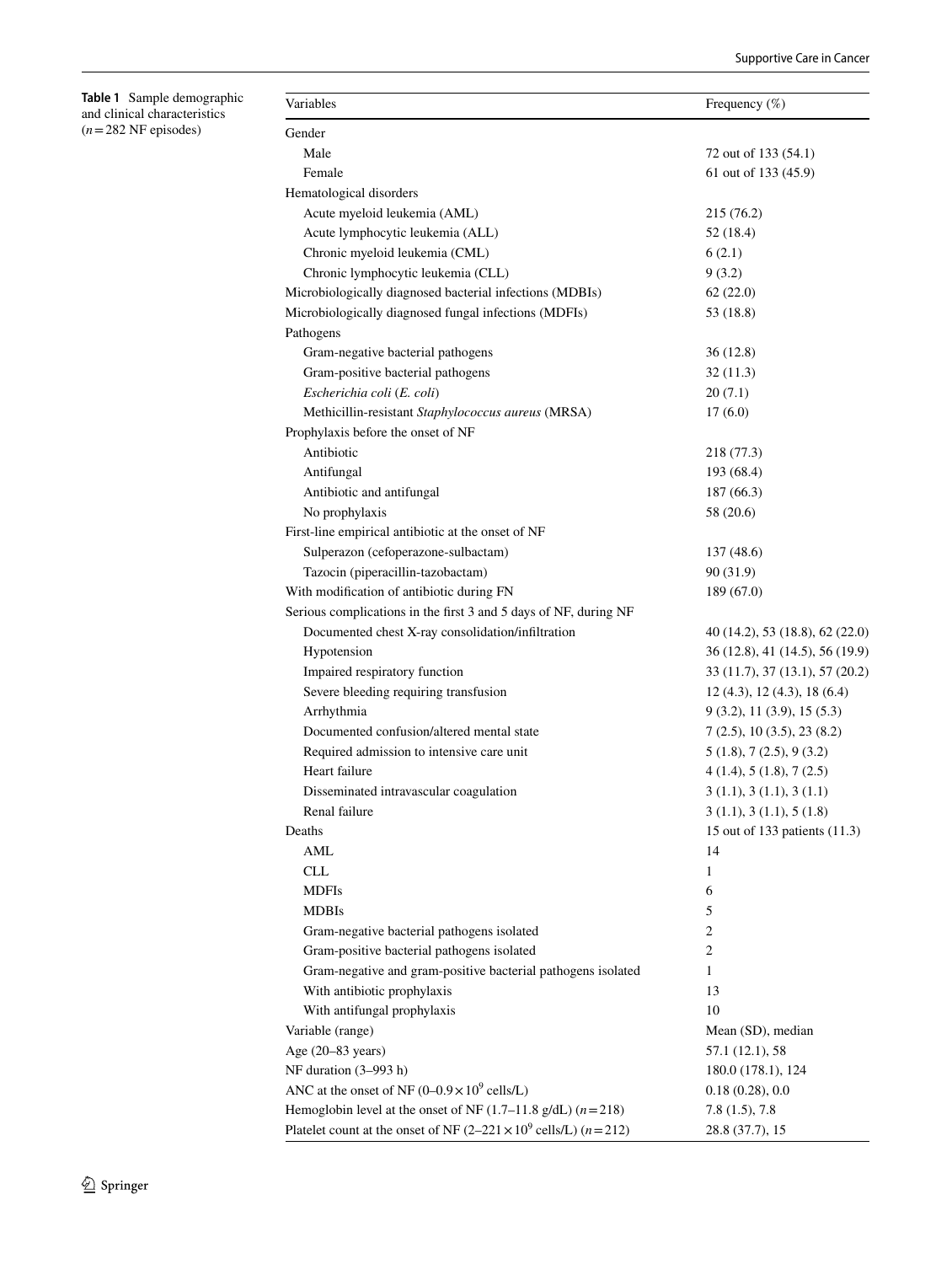| Table 1 (continued) | Variables                                                              | Frequency $(\%)$  |  |
|---------------------|------------------------------------------------------------------------|-------------------|--|
|                     | Albumin level at the onset of NF (13–96 g/L) $(n=200)$                 | 34.7 (7.0), 35    |  |
|                     | Creatinine level at the onset of NF $(27-4725 \text{ µmol/L}) (n=205)$ | 91.1 (326.0), 66  |  |
|                     | Bilirubin level at the onset of NF $(4-447 \mu mol/L)$ $(n=198)$       | 19.6 (32.2), 15   |  |
|                     | CRP at the onset of NF (0.9–270 mg/L) $(n = 125)$                      | 76.8 (56.9), 64.0 |  |
|                     | *CRP > 5 mg/L at the onset of NF (6–270 mg/L) ( $n = 124$ )            | 77.4 (26.7), 64.5 |  |
|                     | PCT at the onset of NF (0.0499–318 ng/mL) $(n=182)$                    | 2.89(24.0), 0.18  |  |
|                     | **PCT $\geq$ 0.5 ng/mL at the onset of NF (0.54–318 ng/mL) (n = 35)    | 14.3 (53.8), 1.20 |  |

*NF* neutropenic fever; *n* sample size; *SD* standard deviation; *ANC* absolute neutrophil count; *CRP* C-reactive protein; *PCT* procalcitonin; \*abnormal values of CRP, when CRP normal reference value is ≤5 mg/L; \*\*abnormal values of PCT, when PCT normal reference value is<0.5 ng/mL

events with prophylaxis when compared with those without (69.3% vs 59.4%,  $p = 0.18$ ). Regarding antimicrobial (i.e., antibiotic and antifungal) prophylactic treatments by adverse medical complications of hypotension, impaired respiratory function, and abnormal chest X-ray in the frst 3 and 5 days of NF, the analyses of between-group diferences were not signifcant, showing that fewer medical complications were found in NF events in patients using prophylaxis than in those who were not. In total, since outcome data with deaths and pathogen isolates such as MRSA, *E. coli*, and others was limited, we did not conduct between-group comparison analyses on these data.

<span id="page-4-0"></span>**Table 2** Antimicrobial prophylaxis by microbiologically diagnosed infections, antibiotic modifcation during NF, gramnegative pathogens, grampositive pathogens, and adverse medical complications during NF

|                                              | Antibiotic prophylaxis |                |            |  |
|----------------------------------------------|------------------------|----------------|------------|--|
|                                              | Yes                    | N <sub>0</sub> |            |  |
| Outcome measures of fever                    | $n(\%)$                | $n(\%)$        | $p$ values |  |
| <b>MDBIs</b>                                 | 47(21.6)               | 15(23.4)       | 0.88       |  |
| Require modification of antibiotic during NF | 151 (69.3)             | 38(59.4)       | 0.18       |  |
| Presence of gram-negative pathogens          | 29(13.3)               | 7(10.9)        | 0.78       |  |
| Presence gram-positive pathogens             | 22(10.1)               | 10(15.6)       | 0.32       |  |
| Hypotension in the first                     |                        |                |            |  |
| 3 days of NF                                 | 26(11.9)               | 10(15.6)       | 0.57       |  |
| 5 days of NF                                 | 30(13.8)               | 11(17.2)       | 0.63       |  |
| Impaired respiratory function in the first   |                        |                |            |  |
| 3 days of NF                                 | 25(11.5)               | 8(12.5)        | 0.10       |  |
| 5 days of NF                                 | 26(11.9)               | 11(17.2)       | 0.38       |  |
| Abnormal chest X-ray in the first            |                        |                |            |  |
| 3 days of NF                                 | 32(14.7)               | 8(12.5)        | 0.81       |  |
| 5 days of NF                                 | 38 (17.4)              | 15(23.4)       | 0.37       |  |
|                                              | Antifungal prophylaxis |                |            |  |
|                                              | Yes                    | N <sub>0</sub> |            |  |
|                                              | $n\left(\%\right)$     | $n(\%)$        |            |  |
| <b>MDFIs</b>                                 | 36(18.7)               | 17(19.1)       | 1.00       |  |
| Hypotension in the first                     |                        |                |            |  |
| 3 days of NF                                 | 24 (12.4)              | 12(13.5)       | 0.96       |  |
| 5 days of NF                                 | 28 (14.5)              | 13(14.6)       | 1.00       |  |
| Impaired respiratory function in the first   |                        |                |            |  |
| 3 days of NF                                 | 21(10.9)               | 12(13.5)       | 0.67       |  |
| 5 days of NF                                 | 22(11.4)               | 15(16.9)       | 0.28       |  |
| Abnormal chest X-ray in the first            |                        |                |            |  |
| 3 days of NF                                 | 26(13.5)               | 14(15.7)       | 0.75       |  |
| 5 days of NF                                 | 32(16.6)               | 21(23.6)       | 0.22       |  |

*p* Chi-square *p* value signifcant at<0.05; *MDBIs* microbiologically diagnosed bacterial infections; *MDFIs* microbiologically diagnosed fungal infections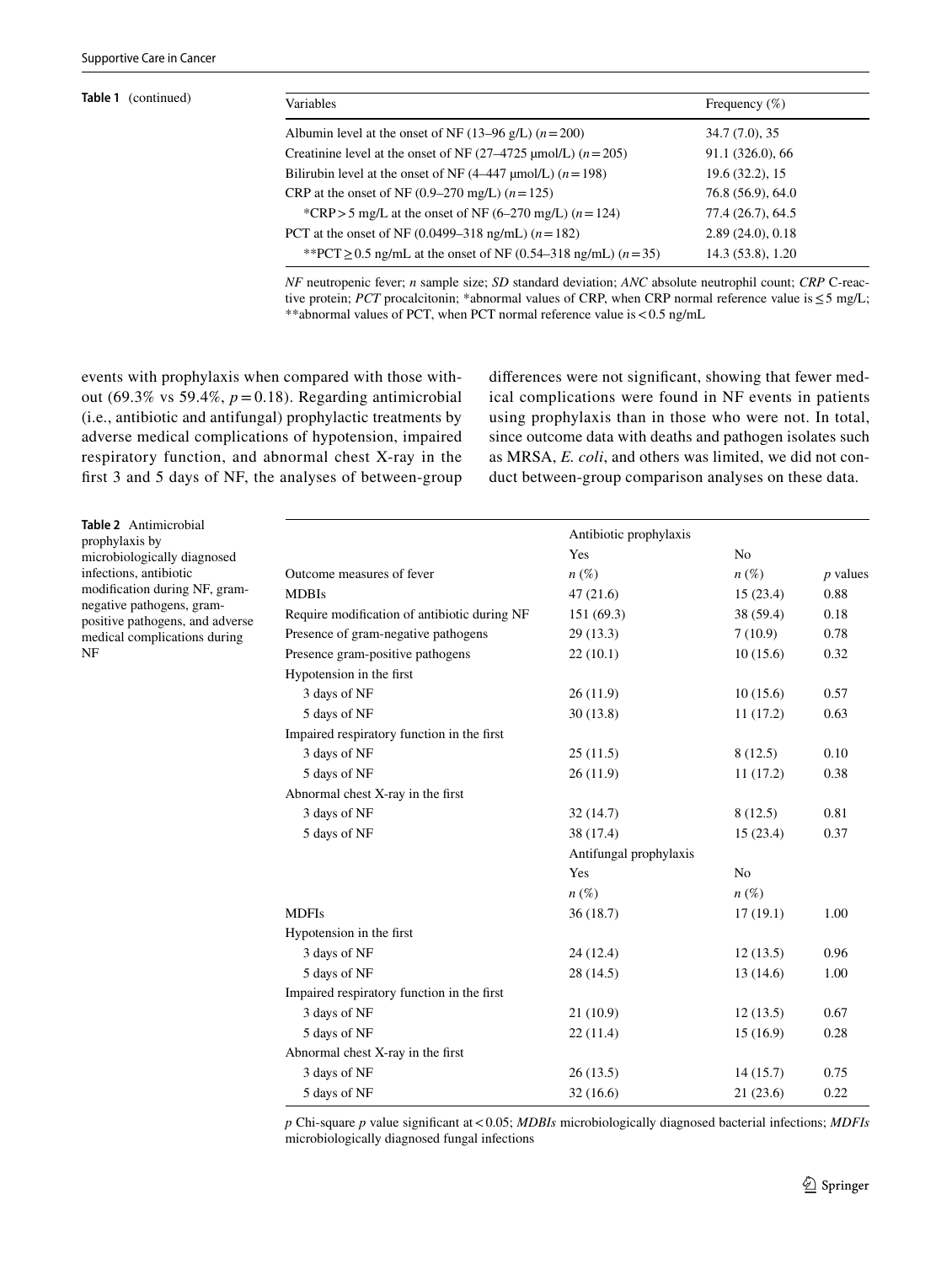<span id="page-5-0"></span>

| <b>Table 3</b> Antimicrobial prophylaxis by NF duration, CRP, and PCT |
|-----------------------------------------------------------------------|
|-----------------------------------------------------------------------|

|                          | NF duration (hours)     |           |        |                 |
|--------------------------|-------------------------|-----------|--------|-----------------|
| Treatments               | Mean                    | SD.       | Median | <i>p</i> values |
| Antibiotics prophylactic |                         |           |        |                 |
| No $(n=64)$              | 183.9                   | 185.7     | 109.5  | 0.95            |
| Yes $(n=218)$ 178.9      |                         | 176.3     | 124.5  |                 |
| Antifungal prophylactic  |                         |           |        |                 |
| No $(n=89)$              | 193.6                   | 191.7     | 125    | 0.39            |
| Yes $(n=193)$ 173.7      |                         | 171.6     | 124    |                 |
|                          | $CRP > 5$ (mg/L)*       |           |        |                 |
|                          | Mean                    | <b>SD</b> | Median |                 |
| Antibiotics prophylactic |                         |           |        |                 |
| No $(n=35)$              | 78.9                    | 72.4      | 53.0   | 0.26            |
| Yes $(n=89)$             | 76.9                    | 49.7      | 69.0   |                 |
| Antifungal prophylactic  |                         |           |        |                 |
| No $(n=44)$              | 81.1                    | 68.7      | 61.5   | 0.65            |
| Yes $(n=80)$ 75.4        |                         | 49.3      | 67.0   |                 |
|                          | $PCT \ge 0.5$ (ng/mL)** |           |        |                 |
|                          | Mean                    | SD        | Median |                 |
| Antibiotics prophylactic |                         |           |        |                 |
| No $(n=9)$               | 37.0                    | 105.4     | 0.88   | 0.34            |
| Yes $(n=26)$             | 6.5                     | 11.3      | 1.34   |                 |
| Antifungal prophylactic  |                         |           |        |                 |
| No $(n=13)$              | 27.0                    | 87.5      | 1.06   | 0.49            |
| Yes $(n=22)$ 6.8         |                         | 12.1      | 1.34   |                 |

*NF* neutropenic fever; *SD* standard deviation; *p* Mann–Whitney U test *p* value signifcant at<0.05; *CRP* C-reactive protein; *PCT* procalcitonin; \*abnormal values of CRP, when CRP normal reference value is≤5 mg/L; \*\*abnormal values of PCT, when PCT normal reference value is  $< 0.5$  ng/mL

Table [3](#page-5-0) shows the results of antibiotic and antifungal prophylaxis by total fever duration, CRP, and PCT. Similarly, there were no statistically signifcant diferences between fever duration, CRP, and PCT between those using and those not using prophylaxis. Although all between-group diferences showed no statistical signifcance, higher median fever duration, CRP, and PTC values were found in NF events with prophylaxis than in those without.

### **Discussion**

While considering leukemias as the target population under study, this research constitutes a considerable sample size of 282 post-chemotherapy NF events and adds to recent institutional findings with respect to previously scarce research on the efects of prophylactic antibiotic and antifungal treatments for post-chemotherapy NF in leukemias, primarily focused on the immediate outcome interests of NF. In terms of these outcome interests, CRP and PCT at the onset of fever, requiring antibiotic modifcation during NF, immediate adverse medical complications, the presence of gram-negative and gram-positive bacterial isolates, MDBIs, MDFIs, and the duration of NF, between-group analyses of those with and without prophylaxis analyses did not reveal signifcant diferences. To some extent, the fndings of this present institutional surveillance study might help to redefne the risk–beneft accounts of using antimicrobial prophylaxis, providing implications for service practice in the management of leukemias with chemotherapy.

In terms of the need for antibiotic modifcation after receiving first-line empirical antibiotic treatment, there were no signifcant diferences between those who used and those who did not use prophylaxis. This might be interpreted as meaning that patients who underwent prophylactic treatments might not have exhibited a lesser pathogen load or experienced a signifcant beneft account from using prophylaxis in absolving second-line modifed antibiotic treatments when compared with their counterparts who did not use prophylaxis. Investigators in previous research reported that patients who had received prophylactic antibiotics and developed NF had a signifcantly lower probability of response to the frst-line empirical antibiotic [\[7](#page-7-3)]. Importantly and specifcally, in our present study, NF events among those on antibiotic prophylaxis had higher CRP and PTC levels and a longer fever duration than in those who did not use prophylaxis, although between-group diferences of these NF outcome measures were not signifcant. These group comparison fndings might explain why patients who received prophylaxis had higher infammatory biomarkers of CRP and PTC and might develop infections, requiring further modifcation of antibiotic treatments because of subsequent infections resistant to the frst-line empirical antibiotic due to the use of/exposure to initial prophylaxis. Hence, patients might ultimately have fever for a longer time.

Our study fndings, contrary to previous research [[6,](#page-7-2) [7](#page-7-3), [28\]](#page-8-4), showed no signifcant between-group diferences in microbiologically documented infections (MDBIs and MDFIs), infammatory indicators of CRP and PTC, presence of gram-negative and gram-positive bacterial pathogens and the immediate medical complications of hypotension, impaired respiratory function, and abnormal chest X-ray fndings. In addition, antifungal prophylactic treatment might reduce the diagnostic sensitivity of the galactomannan enzyme immunoassay for fungal infection [[19](#page-7-12)], and such prophylaxis may pose possible subsequent challenges to the choice of strategy during ongoing management of postchemotherapy neutropenia and NF; thus, researchers should remain cautious. Based on the above discussions, the beneft accounts of using antimicrobial prophylaxis appeared less supported.

The wider use of prophylactic antimicrobial treatments in the management of leukemias receiving chemotherapy has implications for service practice. Enhancing diagnostic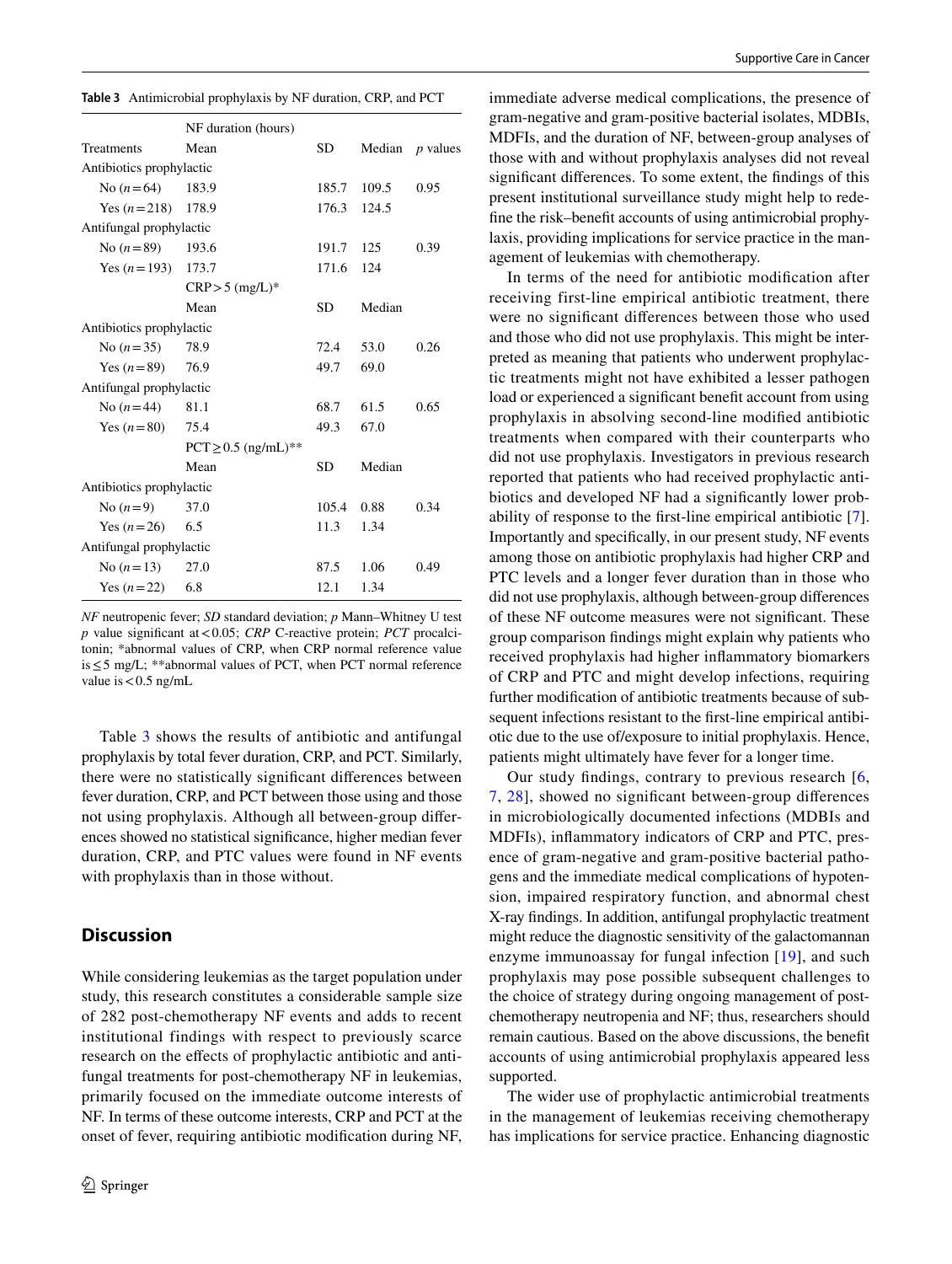laboratory surveillance on infection-related indicators and pathogen isolates and performing critical assessments of any adverse medical conditions (hypotension, impaired respiratory function, and chest infltrations) during postchemotherapy neutropenia are promising in guiding and delivering a precise prescription of prophylactic antimicrobial treatments, although to date, critical implementation of such practices has been limited. Instead of broad use of antimicrobial prophylaxis in leukemias with post-chemotherapy neutropenia, it is possible that critical diagnostic and medical complication surveillance and periodic evaluation of regional susceptibility and resistance patterns of pathogens during post-chemotherapy neutropenia and NF are realistic in redefning the risk–beneft accounts of using prophylaxis over time, taking together the considerations of the following premises. With recent advances in pharmacological technology, chemotherapeutic agents may be more potent, with less immunosuppression, and this may enhance patients' immuno-protection against pathogens. In the era of microbial pandemics, ever-changing bacteriological patterns and the emergence of drug-resistant pathogens associated with the use of antimicrobial prophylaxis  $[8-11]$  $[8-11]$ , health alertness, and self-awareness of healthcare precautions to minimize the risk of infection have been promoted at the individual level of the patient population. The toxicity of antimicrobial therapy and the emergence of antibiotic resistance associated with extensive use of prophylaxis have also been widely reported  $[13, 16]$  $[13, 16]$  $[13, 16]$  $[13, 16]$  $[13, 16]$ . Importantly, there were no signifcant diferences or benefts in the immediate outcomes of post-chemotherapy NF between those who had undergone prophylactic treatments and those who had not, as reported in our present study. Majority of deaths had undergone antibiotic (13 deaths) and antifungal (10 deaths) prophylactic treatments. Specifcally, prophylactic use of quinolones remains under discussion, primarily pertaining to a higher risk for gram-positive infection and the development of resistance, including toward MRSA [[28](#page-8-4)]. In our institution, which is using quinolones as prophylactic treatments, we noted that pathogen isolates by MRSA (*n*=17, from a total of 282 NF episodes) were higher when compared with data reported in a previous study  $(n=5, \text{ from a total of } 1358)$ bloodstream infections) [\[28\]](#page-8-4). Gram-positive bacterial isolates  $(n=32, 11.3\%)$  were slightly less predominant than gram-negative bacterial isolates (*n*=36, 12.8%), in contrast to previously reported data in which gram-negative bacterial isolates were markedly predominant [[29–](#page-8-5)[31](#page-8-6)].

There were several limitations in our study, including that the risk for unmeasured or unidentifable confounding factors could have resulted in over- and under-estimation of the efects of antimicrobial prophylaxis. We could not exclude the possibility that residual confounding, such as by baseline comorbid illness and frst and non-frst chemotherapy cycles, might have infuenced our analysis. Small frequency counts of the outcome data among group comparison analyses should be cautioned, although the sample sizes of these data were comparable with previous studies [[7](#page-7-3), [16](#page-7-9), [28\]](#page-8-4). There were fewer characteristics and outcome data, such as MRSA and deaths, which limited the ability to conduct between-group comparisons.

# **Conclusion**

Comparing group diferences in terms of antimicrobial prophylaxis in post-chemotherapy NF in leukemias in our study did not show statistically signifcant diferences in CRP and PCT at fever presentation, MDBIs, MDFIs, presence of gram-negative and gram-positive bacterial isolates, requiring modifcation of antibiotic treatments during NF, medical complications in the frst 3 and 5 days of NF, or fever duration. Prophylactic antimicrobial treatment might not exhibit a lesser pathogen load and might result in subsequent infection that is resistant to the frstline empirical antibiotic due to the initial use of antibiotic prophylaxis during post-chemotherapy neutropenia. The beneft accounts of using prophylaxis are less supported. Use of antibiotic prophylaxis should be undertaken with caution due to a high risk of gram-positive infection and the development of resistance toward MRSA. Enhancing diagnostic laboratory surveillance and critical evaluation of adverse medical conditions during post-chemotherapy neutropenia and NF may provide insights to redefne the risk–beneft accounts of using antimicrobial prophylaxis.

**Acknowledgements** The authors give thanks to the Chief of Services, Dr. Law, the staff of the hematological unit, and the staff of the Medical Record Office for facilitating patient recruitment and medical record review and to Dr. PH Lee for giving statistical advice on this research. The authors are also grateful to Jackie Cheung, Isaac Cheng, Cindy Kwan, Sally Chan, Suki Ho, Lorelei Ip, and Carmen Ip for their assistance in data collection and to the patients whose participation made this research possible.

**Authors' contributions** CWC: conception and design of the study; supervised the conduct of the study, data collection, and analysis; and wrote the frst draft of the manuscript. AM: contribution to design of the study, interpretation of data. HKKL: contribution to design of the study, interpretation of data. All authors: critical discussion and review of the manuscript and approval of the fnal manuscript.

**Funding** This research was supported by The Hong Kong Polytechnic University Block Grant (1-ZE81).

**Data availability** N/A

**Code availability** N/A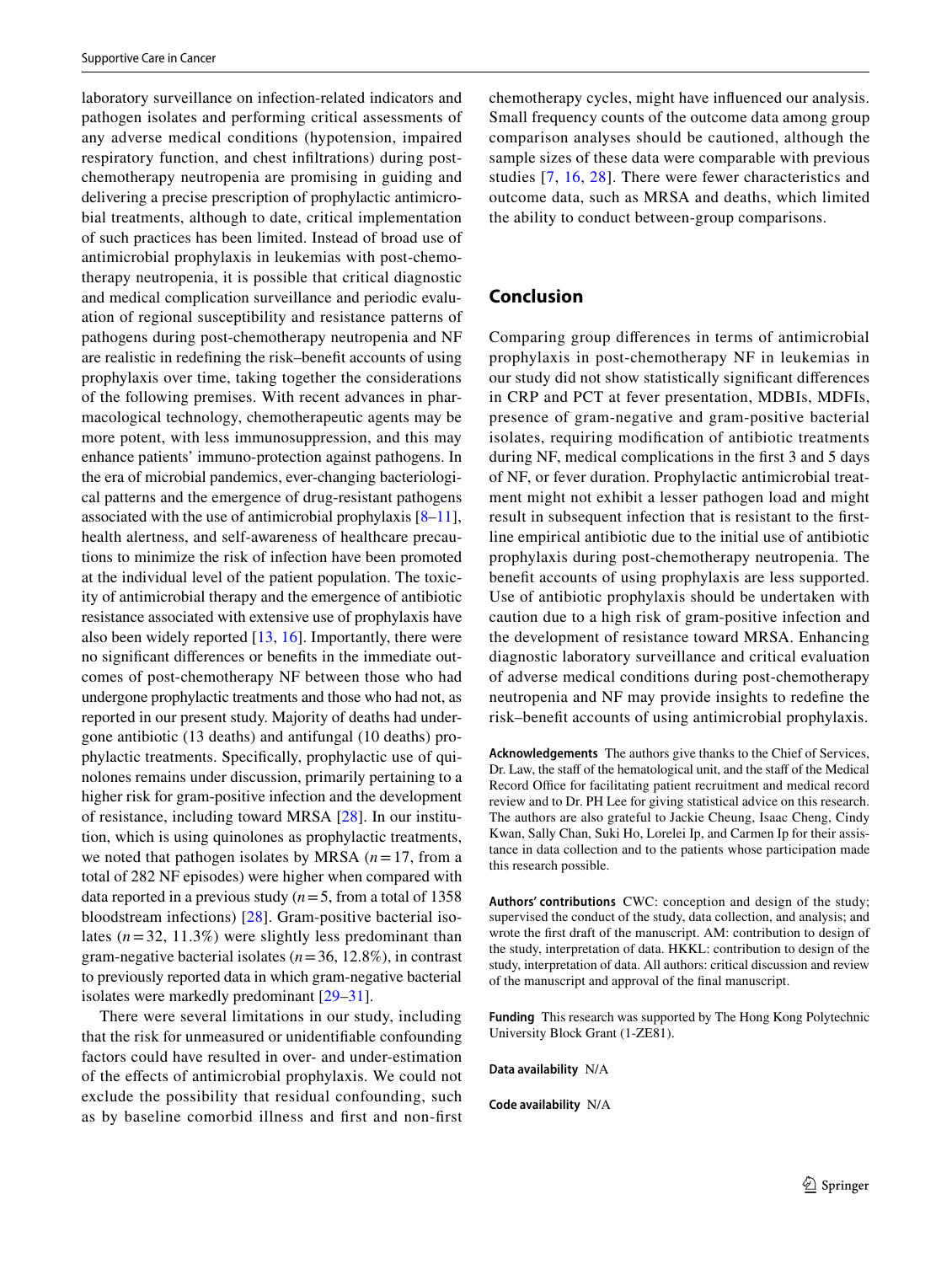# **Declarations**

**Ethics approval** The study was approved by the ethics committees of the Hong Kong Polytechnic University, Hong Kong, and Kowloon West Cluster Hospital Authority, Hong Kong. All participants have provided written informed consent.

**Consent to participate** All participants have provided written informed consent.

**Consent for publication** N/A

**Conflict of interest** The authors declare no competing interests.

**Open Access** This article is licensed under a Creative Commons Attribution 4.0 International License, which permits use, sharing, adaptation, distribution and reproduction in any medium or format, as long as you give appropriate credit to the original author(s) and the source, provide a link to the Creative Commons licence, and indicate if changes were made. The images or other third party material in this article are included in the article's Creative Commons licence, unless indicated otherwise in a credit line to the material. If material is not included in the article's Creative Commons licence and your intended use is not permitted by statutory regulation or exceeds the permitted use, you will need to obtain permission directly from the copyright holder. To view a copy of this licence, visit <http://creativecommons.org/licenses/by/4.0/>.

# **References**

- <span id="page-7-0"></span>1. Baden LR, Bensinger W, Angarone M, Casper C, Dubberke ER, Freifeld AG, Garzon R, Greene JN, Greer JP, Ito JI, Karp JE, Kaul DR, King E, Mackler E, Marr KA, Montoya JG, Morris-Engemann A, Pappas PG, Rolston K, Segal B, Seo SK, Swaminathan S, Naganuma M, Shead DA (2012) Prevention and treatment of cancer-related infections. J Natl Compr Canc Netw 10:1412–1445
- 2. Bucaneve G, Castagnola E, Viscoli C, Leibovici L, Menichetti F (2007) Quinolone prophylaxis for bacterial infections in afebrile high risk neutropenic patients. Eur J Cancer Suppl 5:5–12
- 3. de Naurois J, Novitzky-Basso I, Gill MJ, Marti FM, Cullen MH, Roila F (2010) Management of febrile neutropenia: ESMO Clinical Practice Guidelines. Ann Oncol 21(Suppl 5):v252-256
- 4. Flowers CR, Seidenfeld J, Bow EJ, Karten C, Gleason C, Hawley DK, Kuderer NM, Langston AA, Marr KA, Rolston KV, Ramsey SD (2013) Antimicrobial prophylaxis and outpatient management of fever and neutropenia in adults treated for malignancy: American Society of Clinical Oncology clinical practice guideline. J Clin Oncol Of J Am Soc Clin Oncol 31:794–810
- <span id="page-7-1"></span>5. Freifeld AG, Bow EJ, Sepkowitz KA, Boeckh MJ, Ito JI, Mullen CA, Raad II, Rolston KV, Young JA, Wingard JR (2011) Clinical practice guideline for the use of antimicrobial agents in neutropenic patients with cancer: 2010 update by the Infectious Diseases Society of America. Clin Infect Dis 52:e56-93
- <span id="page-7-2"></span>6. Gafter-Gvili A, Fraser A, Paul M, Vidal L, Lawrie TA, van de Wetering MD, Kremer LC, Leibovici L (2012) Antibiotic prophylaxis for bacterial infections in afebrile neutropenic patients following chemotherapy. Cochrane Database Syst Rev 1:CD004386
- <span id="page-7-3"></span>7. Eleutherakis-Papaiakovou E, Kostis E, Migkou M, Christoulas D, Terpos E, Gavriatopoulou M, Roussou M, Bournakis E, Kastritis E, Efstathiou E, Dimopoulos MA, Papadimitriou CA (2010) Prophylactic antibiotics for the prevention of neutropenic fever in patients undergoing autologous stem-cell transplantation: results

of a single institution, randomized phase 2 trial. Am J Hematol 85:863–867

- <span id="page-7-4"></span>8. Colodner R, Rock W, Chazan B, Keller N, Guy N, Sakran W, Raz R (2004) Risk factors for the development of extended-spectrum beta-lactamase-producing bacteria in nonhospitalized patients. Eur J Clin Microbiol Infect Dis 23:163–167
- 9. Kanafani ZA, Mehio-Sibai A, Araj GF, Kanaan M, Kanj SS (2005) Epidemiology and risk factors for extended-spectrum β-lactamase-producing organisms: a case control study at a tertiary care center in Lebanon. Am J Infect Control 33:326–332
- 10. Lautenbach E, Patel JB, Bilker WB, Edelstein PH, Fishman NO (2001) Extended-spectrum β-lactamase-producing Escherichia coli and Klebsiella pneumoniae: risk factors for infection and impact of resistance on outcomes. Clin Infect Dis 32:1162–1171
- <span id="page-7-5"></span>11. Mendelson G, Hait V, Ben-Israel J, Gronich D, Granot E, Raz R (2005) Prevalence and risk factors of extended-spectrum betalactamase-producing Escherichia coli and Klebsiella pneumoniae in an Israeli long-term care facility. Eur J Clin Microbiol Infect Dis 24:17–22
- <span id="page-7-6"></span>12. Slavin MA, Lingaratnam S, Mileshkin L, Booth DL, Cain MJ, Ritchie DS, Wei A, Thursky KA (2011) Use of antibacterial prophylaxis for patients with neutropenia. Intern Med J 41:102–109
- <span id="page-7-7"></span>13. U.S. Food and Drug Administration (2016) FDA Drug Safety Communication: FDA updates warnings for oral and injectable fluoroquinolone antibiotics due to disabling side effects. Available from: [http://www.fda.gov/Drugs/DrugSafety/ucm511530.](http://www.fda.gov/Drugs/DrugSafety/ucm511530.htm) [htm.](http://www.fda.gov/Drugs/DrugSafety/ucm511530.htm) Accessed on 29 Oct 2020
- <span id="page-7-8"></span>14. Bucaneve G, Micozzi A, Menichetti F, Martino P, Dionisi MS, Martinelli G, Allione B, D'Antonio D, Buelli M, Nosari AM, Cilloni D, Zufa E, Cantafa R, Specchia G, Amadori S, Fabbiano F, Deliliers GL, Lauria F, Foà R, Del Favero A (2005) Levofoxacin to prevent bacterial infection in patients with cancer and neutropenia. N Engl J Med 353:977–987
- 15. Leibovici L, Paul M, Cullen M, Bucaneve G, Gafter-Gvili A, Fraser A, Kern WV (2006) Antibiotic prophylaxis in neutropenic patients. Cancer 107:1743–1751
- <span id="page-7-9"></span>16. Mikulska M, Averbuch D, Tissot F, Cordonnier C, Akova M, Calandra T, Ceppi M, Bruzzi P, Viscoli C, EuropeanConference on Infections in L (2018) Fluoroquinolone prophylaxis in haematological cancer patients with neutropenia: ECIL critical appraisal of previous guidelines. J Infect 76:20–37
- <span id="page-7-10"></span>17. Villafuerte Gutierrez P, Villalon L, Losa J, Henriquez-Camacho C (2014) Treatment of febrile neutropenia and prophylaxis in hematologic malignancies: a critical review and update. Adv Hematol  $2014 \cdot 1 - 9$
- <span id="page-7-11"></span>18. Pagano L, Caira M, Candoni A, Offidani M, Fianchi L, Martino B, Pastore D, Picardi M, Bonini A, Chierichini A, Fanci R, Caramatti C, Invernizzi R, Mattei D, Mitra ME, Melillo L, Aversa F, Van Lint MT, Falcucci P, Valentini CG, Girmenia C, Nosari A (2006) The epidemiology of fungal infections in patients with hematologic malignancies: the SEIFEM-2004 study. Haematologica 91:1068–1075
- <span id="page-7-12"></span>19. Marr KA, Laverdiere M, Gugel A, Leisenring W (2005) Antifungal therapy decreases sensitivity of the Aspergillus galactomannan enzyme immunoassay. Clin Infect Dis 40:1762–1769
- <span id="page-7-13"></span>20. Cordonnier C, Robin C, Alanio A, Bretagne S (2014) Antifungal pre-emptive strategy for high-risk neutropenic patients: why the story is still ongoing. Clin Microbiol Infect Of Publ Eur Soc Clin Microbiol Infect Dis 20(Suppl 6):27–35
- <span id="page-7-14"></span>21. Marston HD, Dixon DM, Knisely JM, Palmore TN, Fauci AS (2016) Antimicrobial resistance. JAMA 316:1193–1204
- <span id="page-7-15"></span>22. Juutilainen A, Hamalainen S, Pulkki K, Kuittinen T, Nousiainen T, Jantunen E, Koivula I (2011) Biomarkers for bacteremia and severe sepsis in hematological patients with neutropenic fever: